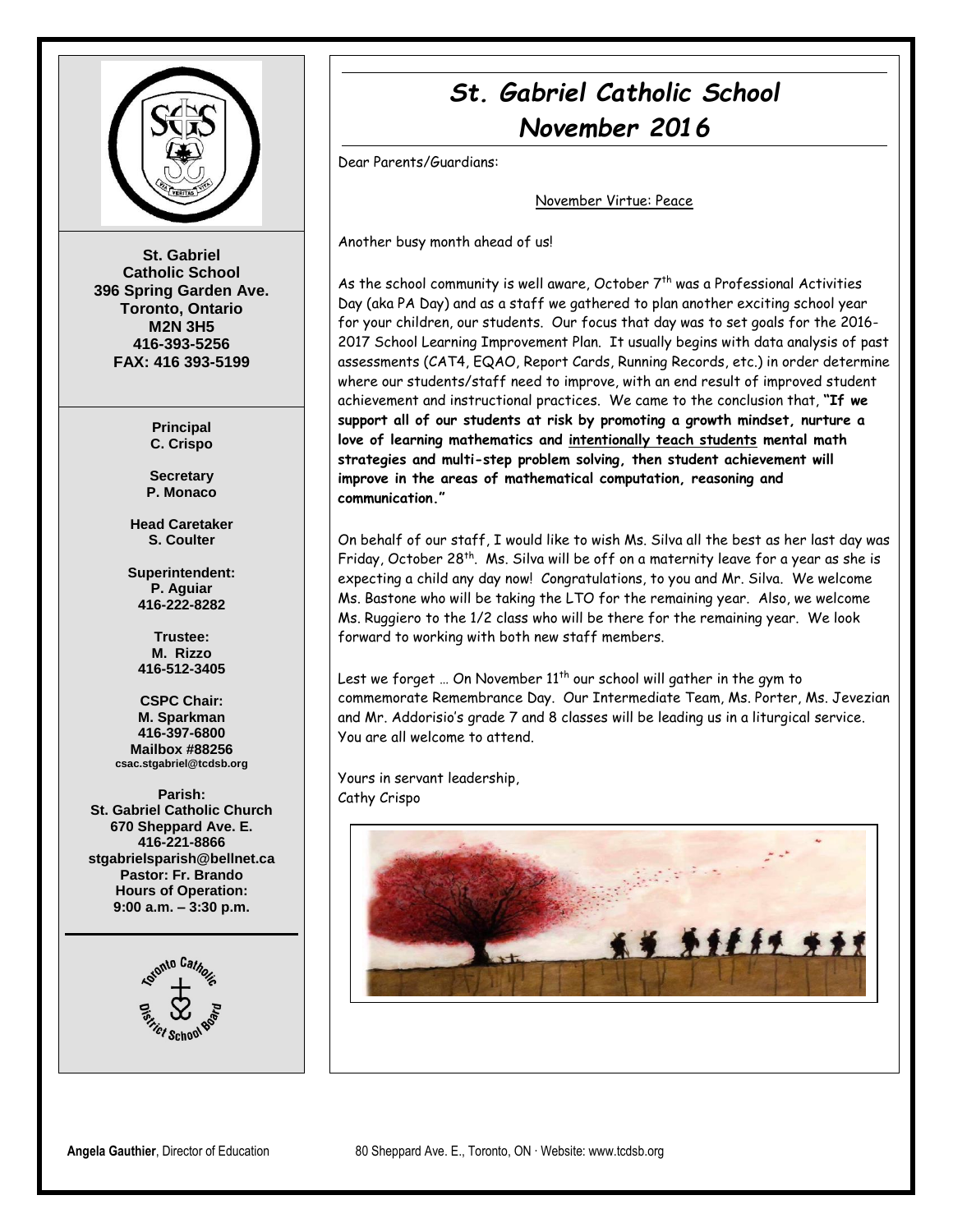#### **SAFE SCHOOL ARRIVAL PROGRAM**

Please leave a message by calling the school at **416-393-5256** when your child will be absent or late. Please make sure that all students who arrive late check in at the front office.

### **NUTRITION PROGRAM**

The Nutrition Program is now running **three** days a week; Tuesday, Thursday and Friday. We are so fortunate to have so many parent volunteers to help run this program so that students may receive a healthy snack on the above mentioned days. A special thanks to Grace Cha, coordinator of the nutrition program. Grace is a welcoming and friendly person who draws volunteers to the program. On Thursday, November 3 from 1-3pm, you are invited to a COMMUNITY CONNECT WORKSHOP here at St. Gabriel Catholic School. This is an informal gathering of small groups of coordinators and volunteers to discuss the ten best practices of Student Nutrition Programs. Come to learn new ideas and share your own. This is a great opportunity to network and meet other coordinators. Hope to see you here.

#### **PARENT-TEACHER INTERVIEWS**

Parent-teacher interviews will take place on the following dates:

**Thursday Nov. 17th from 5-8pm Friday Nov. 18th from 9-11am** 

Please ensure that your interview slip form be returned to your child's classroom teacher to secure an interview time.

#### **FIRST COMMUNION MEETING**

Grade 2 parent(s)/guardian(s), please be aware that there is a very important meeting at St. Gabriel's Church on November 2, 2016 @ 7:30pm.

#### **MONTHLY VIRTUES**

September – Hospitality October – Gratitude November – Peace December – Charity January – Courage February – Love March – Forgiveness April – Justice May – Compassion June – Faithfulness

The following students were recognized for their demonstration of **gratitude** … "This is the day which the LORD has made; we will rejoice and be glad in it." Psalm 118:24

- **Lumi Kim**
- **Maythe Aguilar**
- **Brayden Marchak**
- **Cassidy Falcao**
- **Sofia Cherian**
- **Mark Viado**
- **Andrew Kemmesies**
- **Jahsiah Annikie**
- **Vince Cabaltera**
- **Nicolas Saldivar-Brittain**
- **Matthew Tansingco**
- **Crysteen Calica**
- **Azher Balajadia**
- **JD Solidum**
- **Katie Mejia**

### **ST. GABRIEL'S MASS TIMES AND YOUTH CHOIR**

St. Gabriel's Parish mass times: Saturday 4:30 Sunday 8:30, 10:30 12:30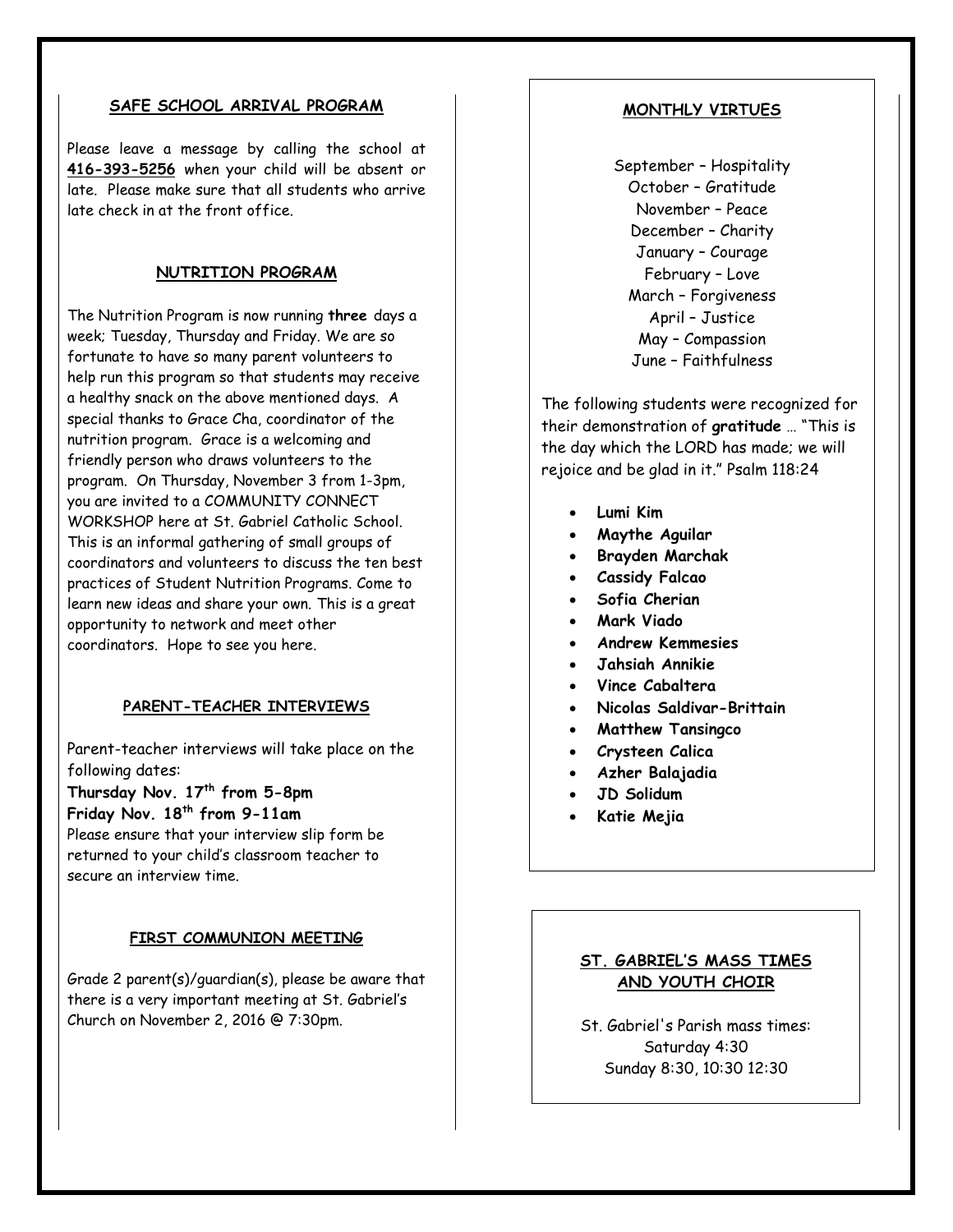#### **TORONTO CATHOLIC DISTRICT SCHOOL BOARD TRUSTEES 2016-2017**

| Wards |  |  |
|-------|--|--|
|       |  |  |

| $\mathbf{1}$ .   | Joseph Martino         | 416-512-3401 |
|------------------|------------------------|--------------|
| $\overline{2}$ . | Ann Andrachuk          | 416-512-3402 |
| 3.               | Sal Piccininni         | 416-512-3403 |
| 4.               | Patrizia Bottoni       | 416-512-3404 |
| 5.               | Maria Rizzo            | 416-512-3405 |
| 6.               | Frank D'Amico,         |              |
|                  | Vice-Chair             | 416-512-3406 |
| 7.               | Michael Del Grande     | 416-512-3407 |
| 8.               | Garry Tanuan           | 416-512-3408 |
| 9.               | Jo-Ann Davis           | 416-512-3409 |
| 10.              | Barbara Poplawski      | 416-512-3410 |
| 11               | Angela Kennedy, Chair  | 416-512-3411 |
| 12.              | Nancy Crawford         | 416-512-3412 |
|                  | Karina Dubrovskaya,    |              |
|                  | <b>Student Trustee</b> | 416-512-3417 |
|                  | Rhea Carlisle,         |              |
|                  | <b>Student Trustee</b> | 416-512-3413 |
|                  |                        |              |

### In Flanders Fields

In Flanders fields the poppies blow Between the crosses, row on row, That mark our place; and in the sky The larks, still bravely singing, fly Scarce heard amid the guns below.

We are the Dead. Short days ago We lived, felt dawn, saw sunset glow, Loved and were loved, and now we lie In Flanders fields.

Take up our quarrel with the foe: To you from failing hands we throw The torch; be yours to hold it high. If ye break faith with us who die We shall not sleep, though poppies grow In Flanders fields.

by John McCrae, May 1915



# **St. Gabriel's Big Box Fundraising Event**



New to our school this year, the Big Box of Cards is a set of 33 All Occasion cards for the low price of \$33. We have outlined the details of this fundraiser in a letter that will be sent home.

The campaign runs from **Thursday, November 3rd to Monday, November 21st**, when all order forms and payments are expected to be returned to school. Don't forget our amazing prizes!!

- $\checkmark$  The top selling class wins a class pizza party.
- $\checkmark$  Grand Prize, for every three boxes of cards your family sells, their name will be placed in a draw to win one of four \$25 gift cards at local retailers like, Best Buy, Cineplex, Toys R Us, and EB Games.
- $\checkmark$  If the school reaches a sales target of 400 boxes sold in total an Apple iPod touch will also be awarded and drawn for.

**\*\*\*Assembly** in the GYM on Thursday, November 3 @ 11am – all are welcome to attend.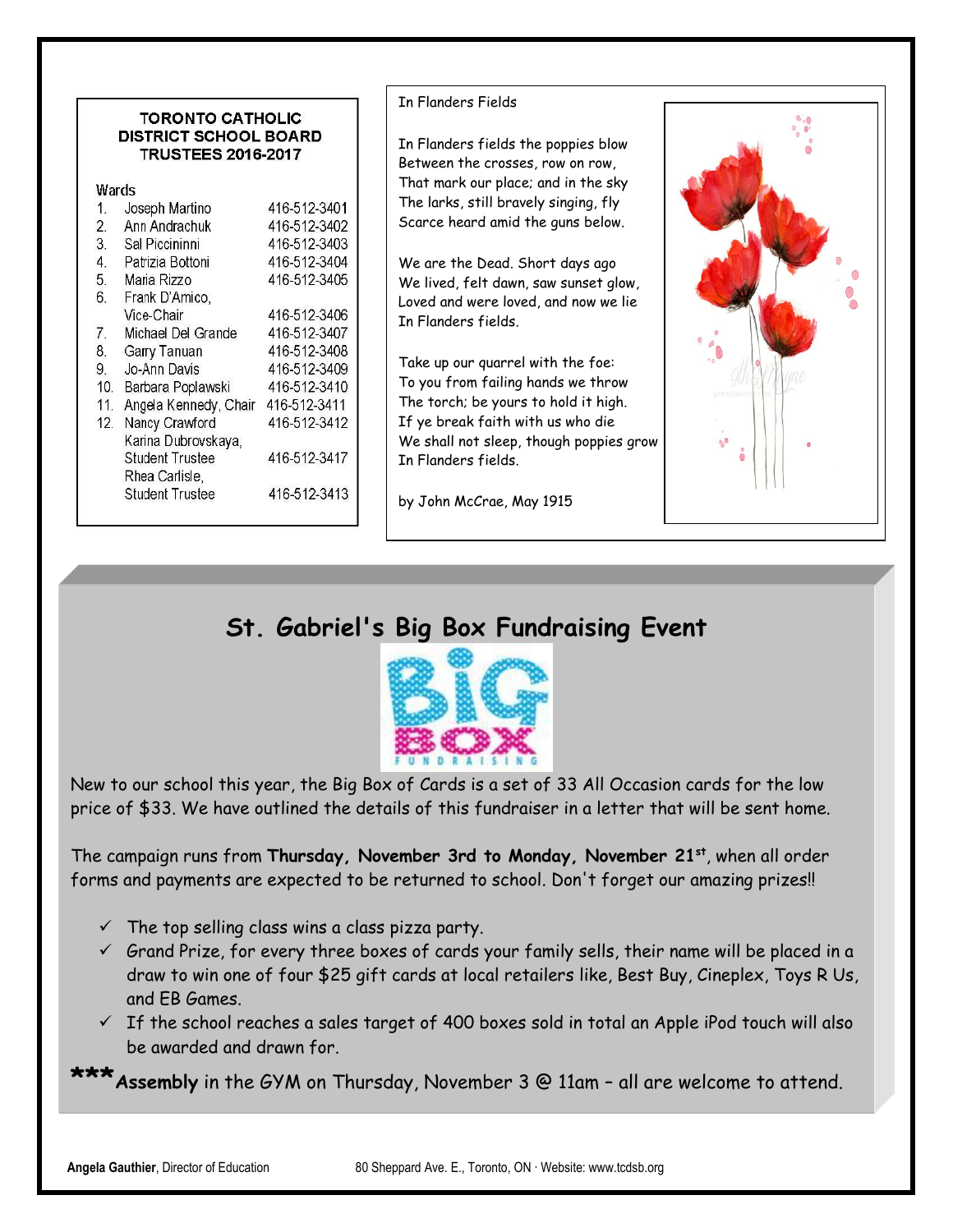## **Math Advice for Parents**

Professor Jo Boaler, Stanford University, retrieved and edited from https://www.youcubed.org/handoutfor-parents/

Some children find mathematics difficult but they really do have the potential to do well. You can help them become confident in their abilities. Jo Boaler suggests the six following strategies for parents to work with their children to create a love of math.

- Encourage children to play math puzzles and games. Award winning mathematician, Sarah Flannery reported that her math achievement and enthusiasm came not from school but from the puzzles she was given to solve at home.
- Always be encouraging and never tell kids they are wrong when they are working on math problems. Instead find the logic in their thinking – there is always some logic to what they say.
- Never associate math with speed. It is not important to work quickly, and we now know that forcing kids to work quickly on math is the best way to start math anxiety for children, especially girls.
- Never share with your children the idea that you were bad at math at school or you dislike it – especially if you are a mother. Researchers found that as soon as mothers shared that idea with their daughters, their daughter's achievement went down.
- Encourage number sense. What separates high and low achievers is number sense – having an idea of the size of numbers and being able to separate and combine numbers flexibility.
- Perhaps most important of all encourage a "growth mindset" let students know that they have unlimited math potential and that being good at math is all about working hard. When children have a growth mindset, they do well with challenges and do better in school overall, not because they're "smart" but because they persevere and learn.





There is much exciting evidence to suggest that happiness contributes to physical health. According to an article in the Proceeding of the National Academy of Science (2014) entitled "The How of Happiness", the happiest people had an average heart rate of about 6 fewer beats per minute. In addition a 2010 student cited in the same article indicated that over a ten year period, persons who rated themselves as happier on a 5 point scale demonstrated a drop in coronary heart disease.

#### **5 Habits for Happiness**

( The Science of Happiness , Time Magazine, 2016)

#### SLEEP MORE

People who have better sleep have a better chance at achieving emotional well-being, according to a 2014 analysis. The happiest people get and average of 8 hours a night; 42% of adults in the US get less than the recommended minimum of 7 hours

EXERCISE: Physical activity boosts the actions of endorphins, which may be natural mood enhancers.

GET OUTSIDE: Studies have found that sunshine boosts the synthesis of serotonin, a neurotransmitter that helps regulate mood and may combat depression.

EAT MORE FISH: In a review of studies that tracked the consumption of fish and emotions, subject who ate more fish demonstrated a lower risk of depression.

SMILE: A 2012 student found that people who smiled enjoyed a lower heart rate during stress recovery scenarios and a smaller drop in positive emotions during stressful tasks.